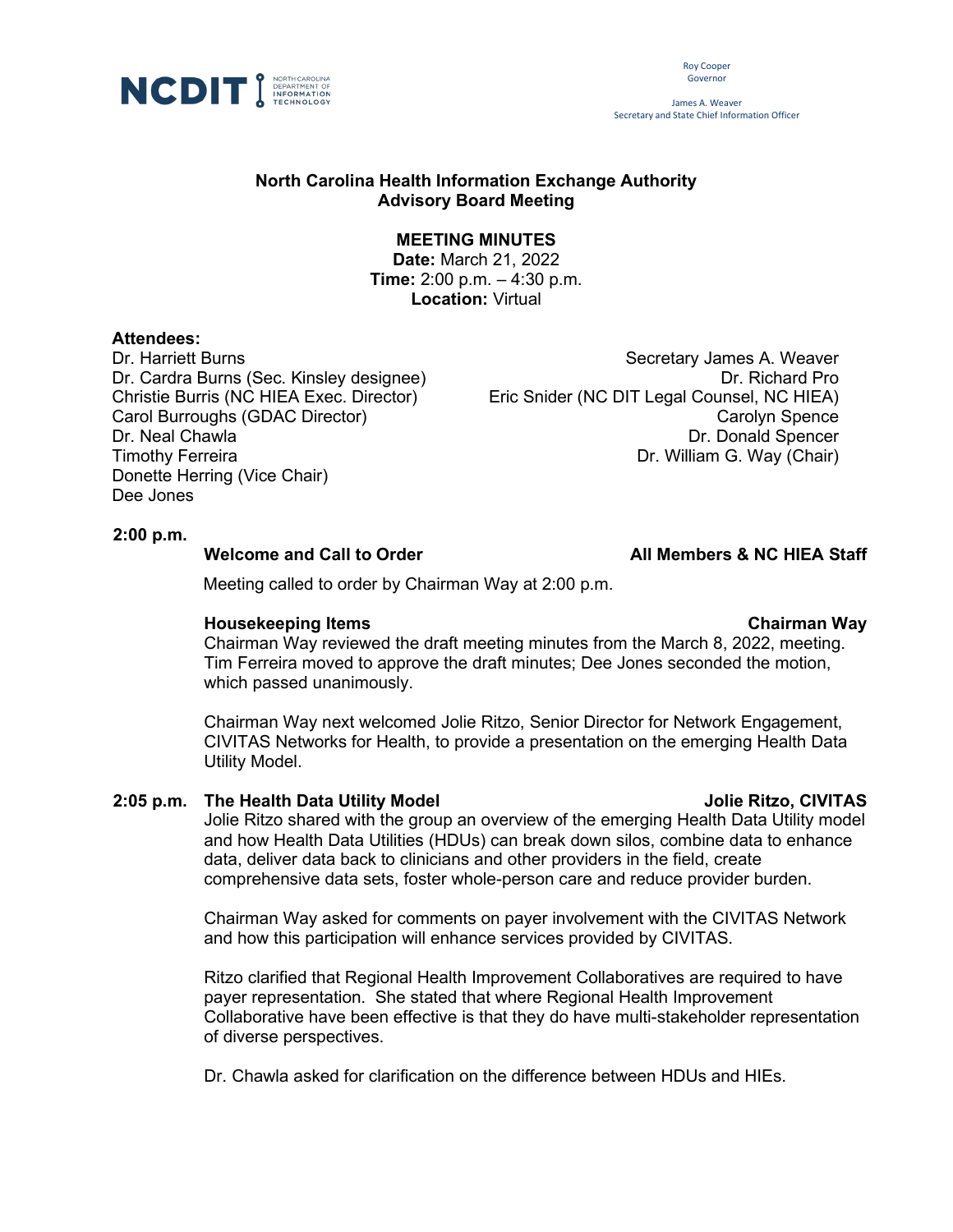

James A. Weaver Secretary and State Chief Information Officer

Ritzo responded that early on HIEs were used more for moving just clinical data. Over time HIEs have expanded on the type of data they are moving to include data sets inclusive of social care, public health and some HIEs are working with claims data. The evolution from primarily clinical to broadened data sets reaches a great group of business partners or stakeholders and overall community resulting in HDU model.

Burris added that North Carolina's HIE is unique among its peers. For example, the vision for NC HealthConnex is outlined in the HIE Act, and as a state actor the NC HIEA currently does significant work with NC DHHS (e.g., Medicaid, ongoing work in response to the pandemic and in support of public health). In these respects, NC HIEA already operates as an HDU.

Dr. Harriet Burns asked for comment on how the HDU concept can address the challenge of bringing together stakeholders and partnerships.

Ritzo stated that CIVITAS thinks about HDUs as a resource "owned" by the community for the community's benefit, which requires multi-stakeholder governance in order to increase the opportunity for inclusivity of a broader set of perspectives.

Chairman Way next introduced Morgan Lambe to lead discussion on current and future NC HIEA metrics.

## **2:50 p.m. NCHIEA Metrics Morgan Lambe, SAS**

Lambe provided an overview of current and newly proposed operational measures that monitor the health of NC HealthConnex from interface traffic to onboarding status.

Dee Jones asked that the State Health Plan work with NC HIEA on the data definitions to ensure participation numbers are aligned.

*Note: Slides presented at the March 21,2022 meeting did not correctly report State Health Plan membership metrics. A retraction is noted on publicly-available slides from this meeting. NC HIEA expects to provide updated metrics aligned with State Health Plan at future meetings.*

Carolyn Spence asked for the ability to track quarterly how many providers are in the connection pipeline.

Burris confirmed that the NC HIEA is working to track enrollment, onboarding and Live statuses and will report back at a future board meeting.

## **3:35 p.m. BREAK**

Chairman Way introduced Christie Burris to provide an update on the completed legislative report and the NC HIEA operating budget for fiscal years 21' & 22', and also provide a look ahead at activities for the upcoming quarter.

## **3:45 p.m. NC HIEA Update Christie Burris, NC HIEA**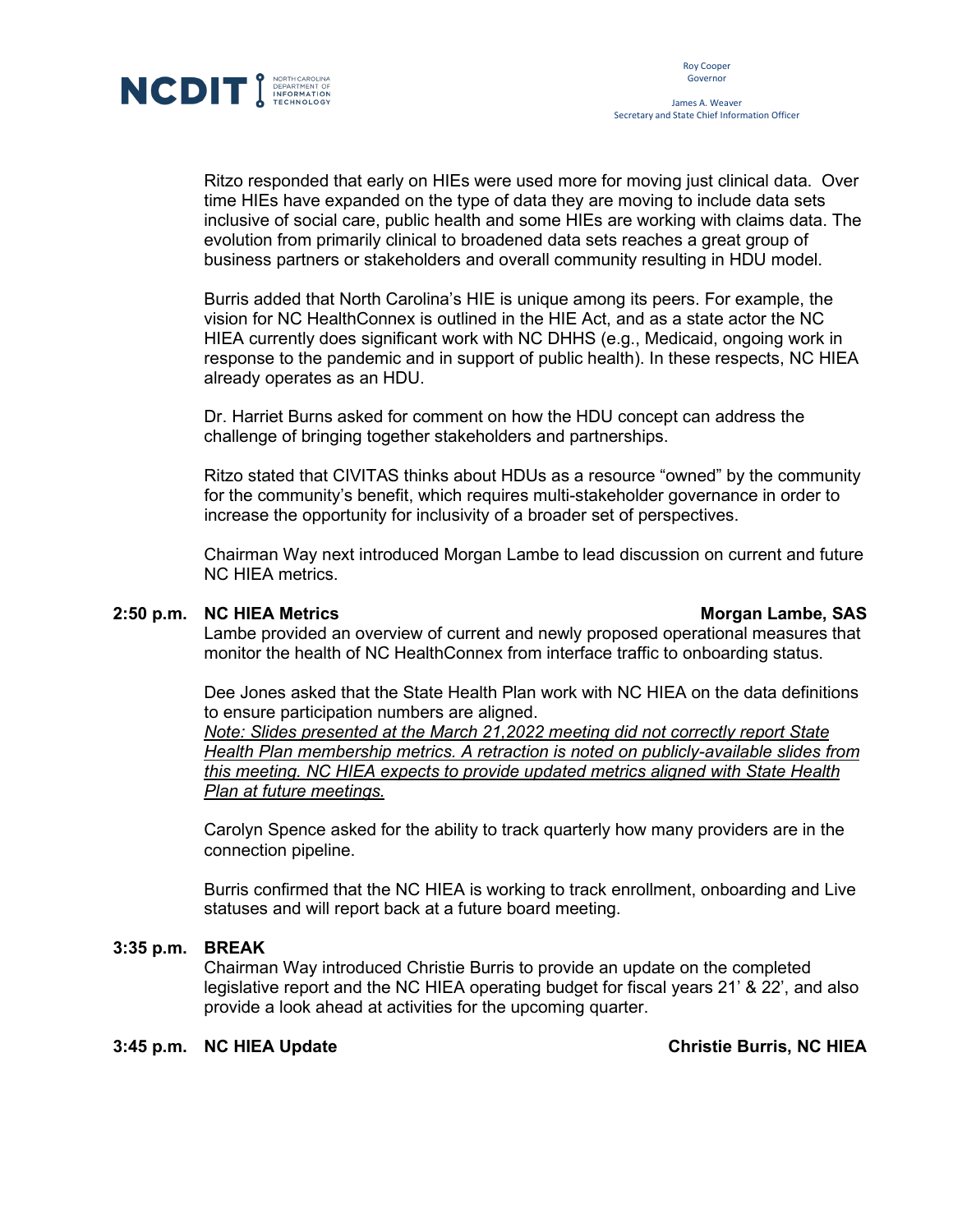

Christie Burris first reminded the group that there were a number of topics discussed during the March 8, 2022, Board meeting. She will collaborate with Chairman Way to plan upcoming meeting agendas.

Burris provided a legislative, communications, outreach, and FY 2022 operational budget update to the group.

Legislative:

- Report submitted to the Health and Human Services Joint Legislative Outreach Committee (JLOC) on March 23, 2022
- Anticipate 1-2 potential JLOC meetings in April 2022
- Agency bill language to be finalized for submission and Governor's budget anticipated near end of April 2022
- Short Session convenes May 18, 2022
- Short Session Adjourns Junes 30, 2022 (tentative).

Communications and Outreach:

- Data tracking efforts began on February 14, 2022
- Data monitored through March 16, 2022
- Total of 28,395 letters and emails sent to providers between February 14 and March 7, 2022
- Phone and email data represent combined effort between the NC HIEA and SAS Help Desk teams.

Operational Budget consists of:

- General fund appropriations recurring on an annual basis (July 1-June 30)
- Federal grant funds for population health and pandemic response
- Medicaid analytic funds

Burris next provided a snapshot of anticipated Q2 activities to include:

- Staffing
- Preparation for legislative short session
- Outreach
- Data Connections
- Data retention planning
- Data quality dashboard enhancements
- HSPI tuning
- Medicaid priority data elements, 834 eligibility file and NCQA DAV planning
- Stroke registry development
- CVMS, NCIR and IDDHUB
- Use Case Workgroup reconvening April/May 2022

Carolyn Spence asked how new EHR connections will be prioritized?

Burris answered that the NC HIEA is working with their vendor partner, SAS to engage with new EHR integrations.